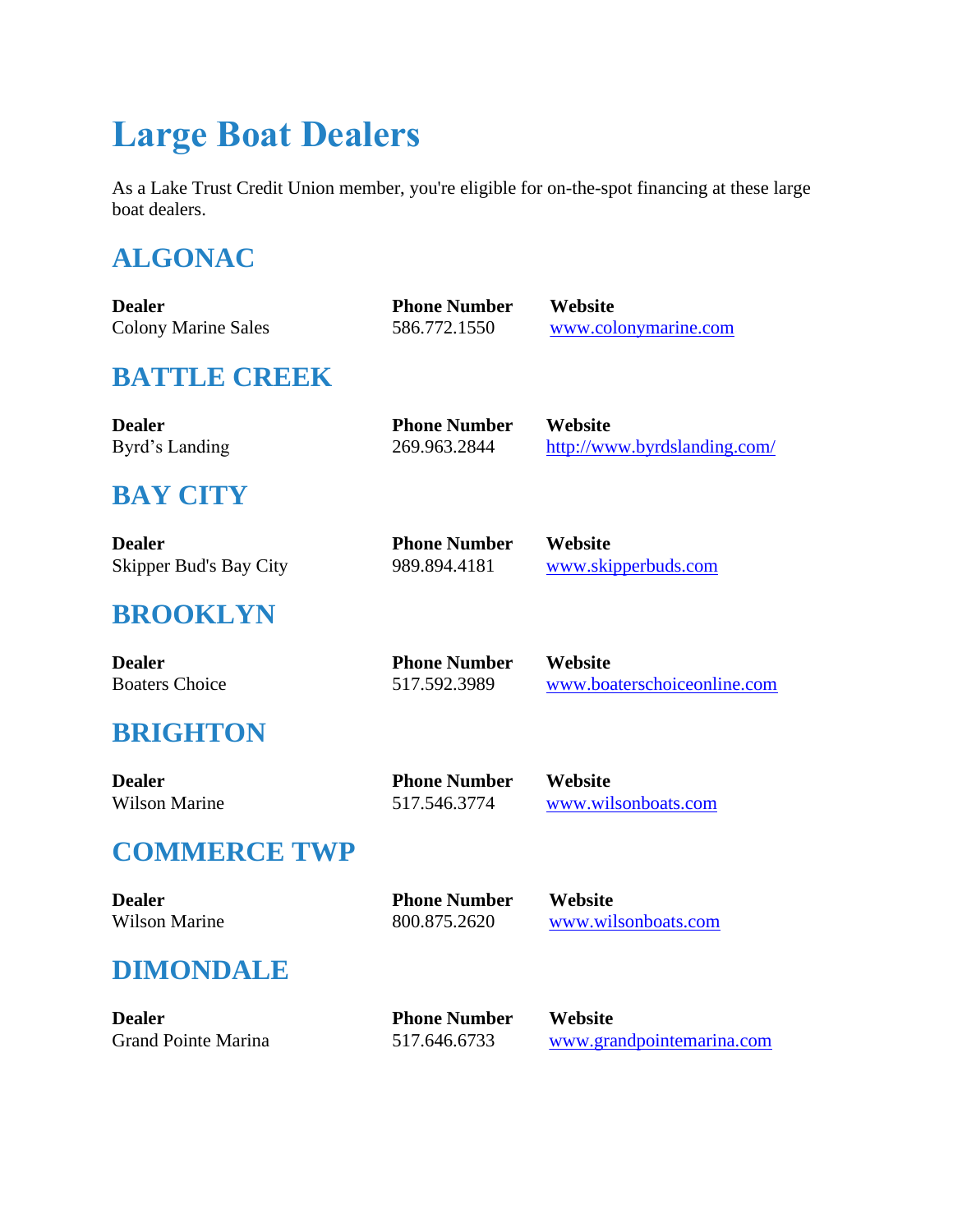## **FENTON**

| Dealer               | <b>Phone Number</b> | <b>Website</b>            |
|----------------------|---------------------|---------------------------|
| Skipper Bud's Fenton | 810.714.3570        | www.skipperbuds.com       |
| Silver Spray Sports  | 810.629.6370        | www.silverspraysports.com |

#### **HARRISON TOWNSHIP**

| <b>Dealer</b>                     | <b>Phone Number</b> | Website                |
|-----------------------------------|---------------------|------------------------|
| <b>Blue Lagoon Boating Center</b> | 586.463.1020        | www.bluelagoonbc.com   |
| <b>Hideaway Yacht Sales</b>       | 586.493.9900        | www.hysboat.com        |
| <b>McMachen Boating Center</b>    | 586.469.0223        | www.mcmachenmarine.com |
| Skipper Bud's Harrison Twp        | 586.954.3100        | www.skipperbuds.com    |
| <b>Wilson Marine</b>              | 586.307.3180        | www.wilsonboats.com    |

#### **HOWELL**

| <b>Dealer</b>          | <b>Phone Number</b> | <b>Website</b>               |
|------------------------|---------------------|------------------------------|
| Wilson Marine          | 517.546.3774        | www.wilsonboats.com          |
| Wonderland Marine West | 517.548.5122        | www.wonderlandmarinewest.com |

**Phone Number Website** 

517.764.3600 [www.tc-powersports.com](http://www.tc-powersports.com/)

#### **JACKSON**

| <b>Dealer</b>          |  |
|------------------------|--|
| <b>TC Power Sports</b> |  |

### **KALAMAZOO**

| Dealer              | <b>Phone Number</b> | <b>Website</b>      |
|---------------------|---------------------|---------------------|
| D & R Sports Center | 269.372.2277        | www.dandrsports.com |
| Leaders Marine      | 269.372.1072        | www.leadersrpm.com  |

### **LANSING**

| <b>Dealer</b>             | <b>Phone Number</b> | <b>Website</b>            |
|---------------------------|---------------------|---------------------------|
| Grand Pointe Marina, Inc. | 517.646.6733        | www.grandpointemarina.com |

# **PONTIAC**

**Dealer Phone Number Website**